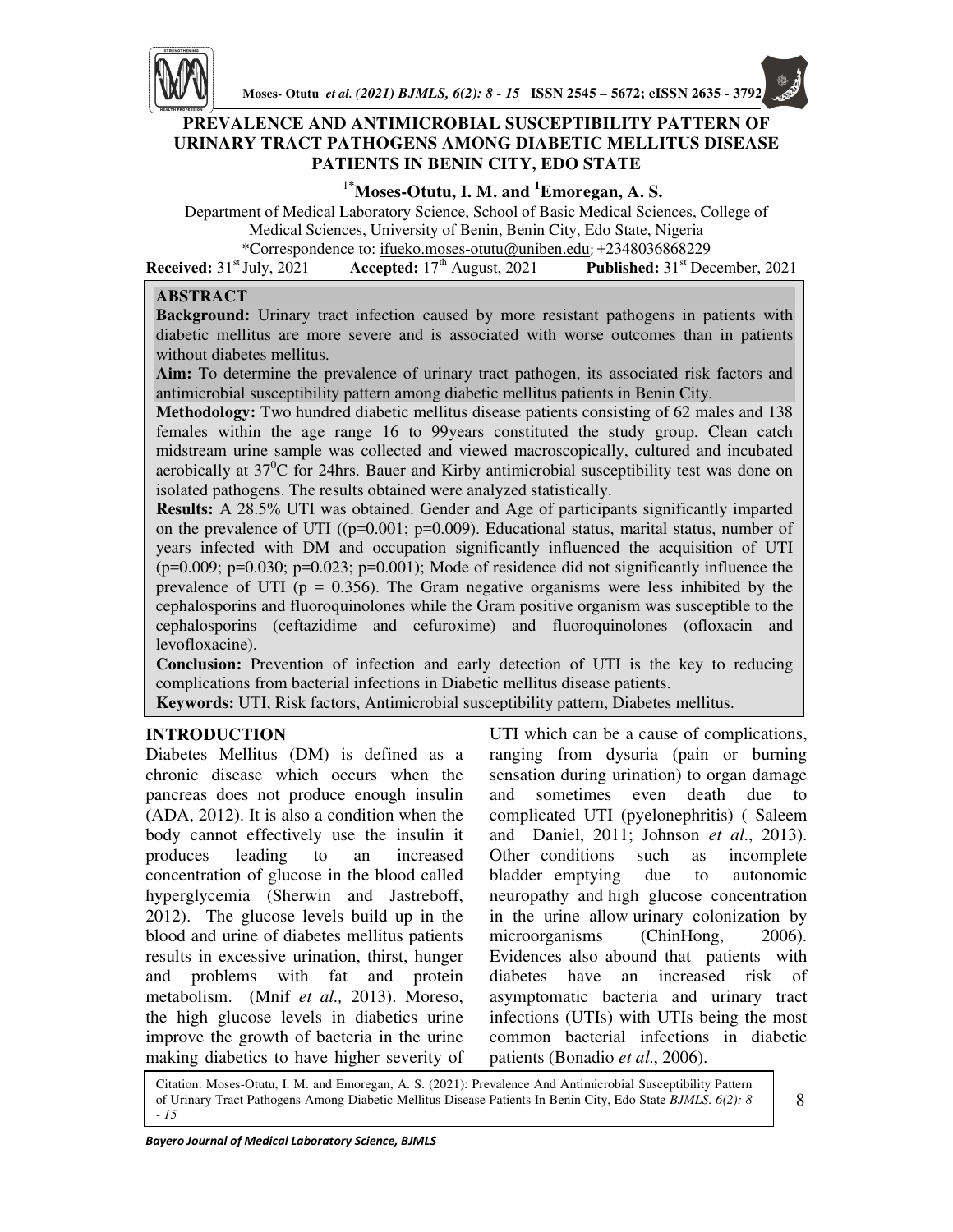### **Moses-Otutu** *et al. (2021) BJMLS, 6(2): 8 - 15*

A patient is said to have urinary tract infection when there is significant bacteriuria in their urine (Vasudevan, 2014). Significant bacteriuria is defined as a quantitative urine culture yielding greater than or equal to  $10^5$  Colony Forming Unit (CFU) per milliliter of urine (Oslen *et al.,* 2000). Urinary tract infections (UTI) are common among patients with diabetes mellitus; In these patients, UTI caused by more resistant pathogens are more severe and is associated with worse outcomes than in patients without diabetes mellitus (Mnif *et al.,* 2013). Moreso, Diabetic patients have a higher incidence of UTI, upper UTIs and longer hospitalization than their non diabetic counterparts (Geerlings, 2008 and De Lastours and Foxman, 2014).

A potential explanation of the increased UTI in diabetic patients might be the nerve damage caused by high blood glucose levels, affecting the ability of the bladder to sense the presence of urine and thus allowing urine to stay for a long time in the bladder and increasing infection probability (Geerlings *et al*., 2002; Mnif *et al.,* 2013). Another explanation is that high glucose levels in urine improve the growth of the bacteria in the urine (Johnson *et al*., 2013). An epidemiological study can help in understanding the contribution of urinary tract pathogens, its associated risk factors as well as knowing the antimicrobial susceptibility pattern of UTI isolated among diabetic mellitus patients as an important factor at reducing the burden of the disease among infected patients in our locality; Hence, this study.

### **MATERIALS AND METHODS Study Area**

This study was conducted at a Secondary health institution located within Benin City, Edo State, Nigeria. The secondary health facility has a referral status from primary health facilities in Edo State.

# **Study population**

Randomly selected known diabetic mellitus disease patients consisting of 62 males and 138 females within the age range 16years to 99years were recruited for this study. Approval for this research was obtained from the Ethics and Research Committee Ministry of Health, Edo State, Nigeria. Informed consent was also obtained from all the study participants before sample collection. Structured questionnaire was used to obtained demographic and other relevant data from each participant.

## **Sample collection**

Each participant was given a wide-mouth sterile universal containers; into which a "clean catch" midstream urine of about 10 – 20 ml was collected (Cheesbrough, 2006).

### **Isolation and Identification**

Each urine sample was aseptically inoculated into Blood agar, Mac Conkey and Sabouraud Dextrose agar and aerobically incubated at  $37^{\circ}$ C for 24 hours. Emergent colonies were counted, and a single colony represents one colony forming unit (cfu) where 100 colonies or more represents significant bacteriuria count while less than  $10^5$  were not significant. Morphological identification test, microscopic examination of the Gram stained preparation was also carried out. Proteus sp was used as positive control. For yeast cells, Gram staining and germ tube test was carried out. *Candida albicans* was identified by its ability to produce germ-tubes when incubated in serum at  $37^0C$  for 2hours. Biochemical Identification was further carried out for identification and confirmation of isolates. Kirby-Bauer disc diffusion method was used for antibiotic susceptibility test (Cheesbrough, 2006).

## **Statistical Analysis**

The categorical variables obtained from laboratory analysis were tabulated, encoded and analyzed statistically using Statistical Package for Social Sciences (SPSS version 16) program. Chi square was used as test of significance and levels of significance were accepted at p<0.05.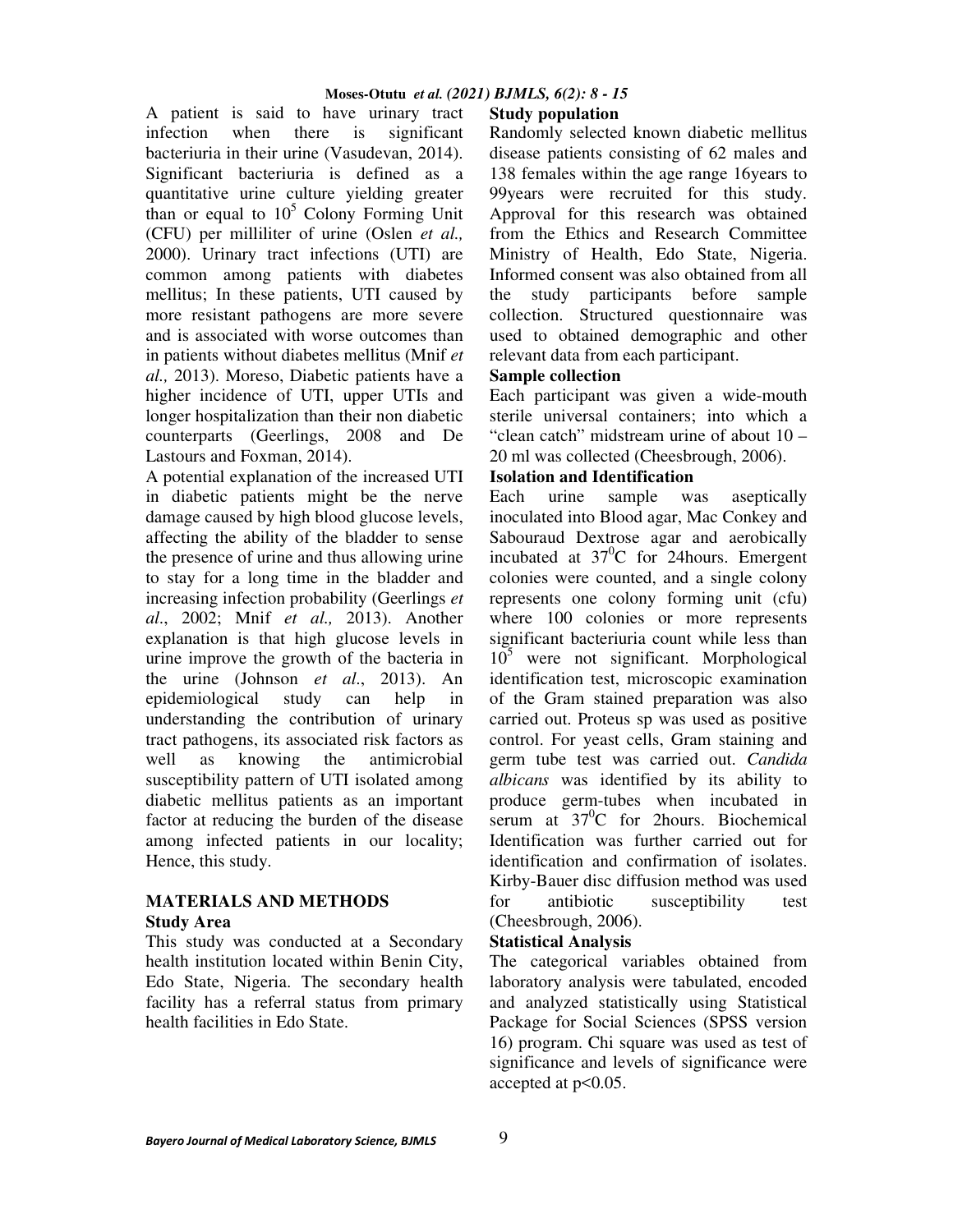## **RESULTS**

Out of the 200 urine samples examined, 57 (28.5%) were positive for urinary tract infection as they had significant bacteria in their urine while 143 (71.5%) were negative for UTI.

Of the 200 (100%) urine samples examined 62 (31.0%) were males, 138 (69.0%) were females. The study participants within the age group  $\leq$ 20 years constituted 6 (3.0%) while age groups 21-40years constituted 23 (11.5%), 41-60years age groups were 120  $(60.0\%)$  with  $>60$  years age group constituting 51 (25.5%). Those having primary education comprised 34 (17.0%), while those with secondary education were 80 (40.0%) and those with tertiary education comprised 86 (43.0%).

The study participants was made of 8 (4.0%) single participants and 192 (96.0%) married participants. Those infected with DM less than five years comprised 84 (42.0%), with those infected within 6-9years constituting 104 (52.0%) while those infected with DM for  $9-12$  years constituting 12 (6.0%). Participants residing in rented apartments comprised 109 (54.5%) while those residing in their own house comprising 91 (45.5%). Participants that were artisans constituted 21  $(10.5\%)$ , civil servants were 6  $(3.0\%)$ , those

farming were 4 (2.0%), self employed participants comprised 157 (78.5%) while the retiree made up 12 (6.0%).

Only 5 organisms were isolated from the participants that had UTI and they comprised 4 bacteria and 1 Candida species. The isolates comprised *E. coli* 19 (9.5%), *Staphylococcus aureus* 13 (6.5%) with *Proteus vulgaris* comprising 9 (4.5%) and Klebsiella species recording 8 (4.0%) while only 1 *Candida albicans* was isolated 8 (4.0%). Isolates from in-patients constituted *E. coli* and *Staphylococcus aureus* 4 (2.0%) respectively while *Proteus vulgaris*, Klebsiella spp and *Candida albicans* each comprised 2 (1.0%) while isolates from outpatients having *E. coli* constituting 15 (7.5%), *Staphylococcus aureus* comprising 9 (4.5%), *Proteus vulgaris* comprising 7 (3.5%) with Klebsiella spp and *Candida albicans* recording 6 (3.0%) respectively.

Cefuroxime and ceftazidime a second and third generation cephalosporin, fluoroquinolones (ofloxacin and levofloxacin), Augmentin and Amoxycillin were antibiotics used in this study. The *Candida albicans* isolated was not subjected to antibiotic susceptibility test as they do not respond to antibacterial agents.

**Table 1: Percentage Prevalence of UTI among Diabetes mellitus Disease patients in Benin City, Edo State**

| <b>Variable</b> | No examined | <b>Frequency</b> | Percentage |
|-----------------|-------------|------------------|------------|
| Positive        | 200         | 57               | 28.5       |
| Negative        | 200         | 143              | 71.5       |
| Total           | 200         |                  | 100        |
| P < 0.05        |             |                  |            |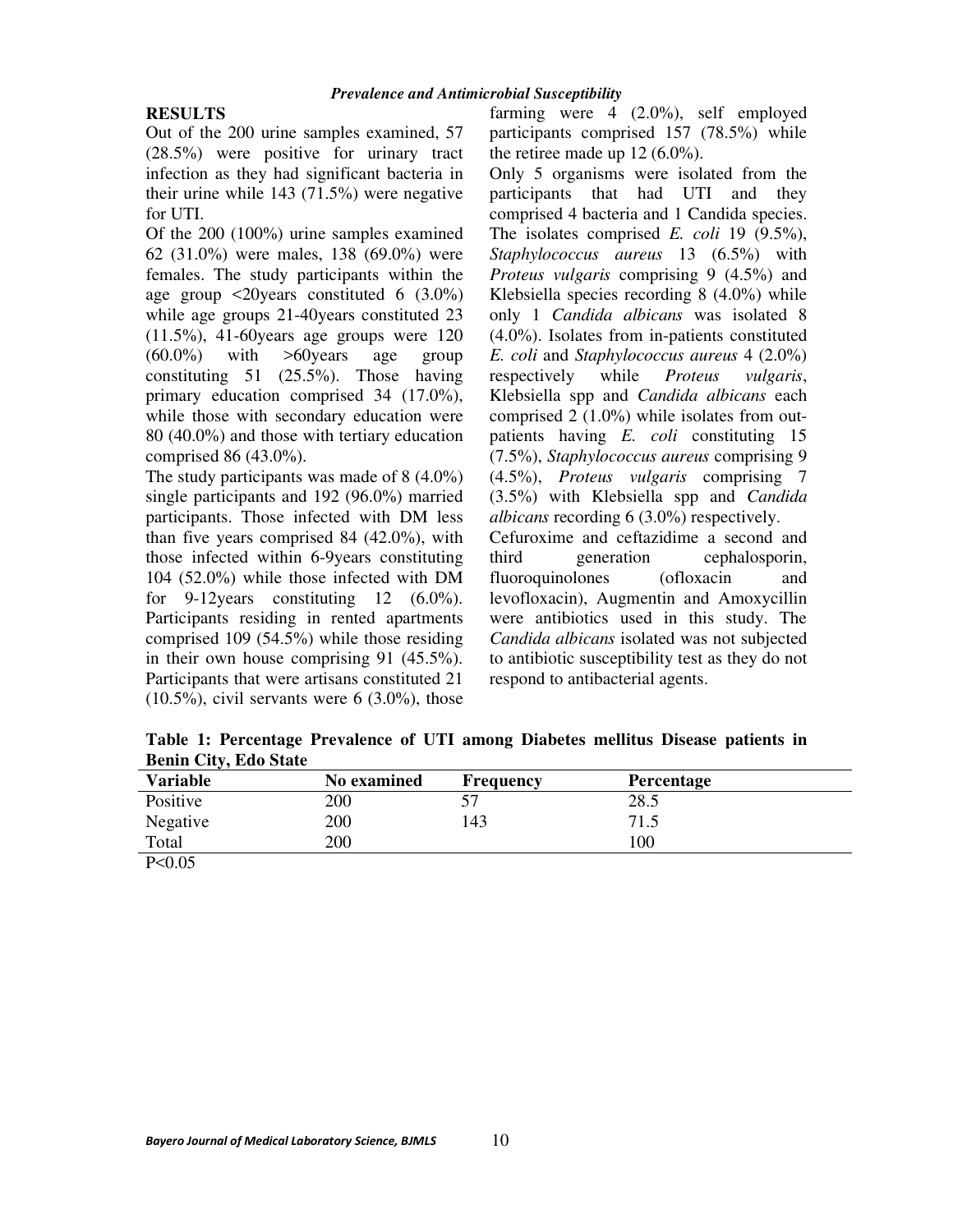**Moses-Otutu** *et al. (2021) BJMLS, 6(2): 8 - 15* 

| <b>Variable</b>    | No examined | No. positive | <b>%age Positive</b> | $\overline{\mathbf{v}^2}$ | p-value |
|--------------------|-------------|--------------|----------------------|---------------------------|---------|
| Gender             |             |              |                      |                           |         |
| Male               | 62          | 10           | 17.5                 | 6.748                     | 0.009   |
| Female             | 138         | 47           | 82.5                 |                           |         |
| Age (Years)        |             |              |                      |                           |         |
| <20                | 06          | 06           | 10.5                 | 16.496                    | 0.001   |
| $21 - 40$          | 23          | 05           | 08.8                 |                           |         |
| $41 - 60$          | 120         | 30           | 52.6                 |                           |         |
| $>60$              | 51          | 16           | 28.1                 |                           |         |
| <b>Educational</b> |             |              |                      |                           |         |
| <b>Status</b>      |             |              |                      |                           |         |
| Primary            | 34          | 17           | 29.8                 | 9.354                     | 0.009   |
| Secondary          | 80          | 20           | 35.1                 |                           |         |
| Tertiary           | 86          | 20           | 35.1                 |                           |         |
| P < 0.05           |             |              |                      |                           |         |

**Table 2: Prevalence of UTI among Diabetes mellitus patients in Benin City, Edo State** 

**Table 3: Effect of some associated risk factors on the Prevalence of UTI among Diabetes milletus patients in Benin City, Edo State** 

| minetus patients in Denni City, Euo State |             |                                |      |                |         |  |  |
|-------------------------------------------|-------------|--------------------------------|------|----------------|---------|--|--|
| <b>Variable</b>                           | No examined | % age Positive<br>No. positive |      | $\mathbf{v}^2$ | p-value |  |  |
| <b>Marital Status</b>                     |             |                                |      |                |         |  |  |
| Single                                    | 08          | 05                             | 08.8 | 4.727          | 0.030   |  |  |
| Married                                   | 192         | 52                             | 91.2 |                |         |  |  |
| <b>Years infected</b>                     |             |                                |      |                |         |  |  |
| with DM                                   |             |                                |      |                |         |  |  |
| $<$ 5                                     | 84          | 18                             | 31.6 | 7.565          | 0.023   |  |  |
| $6 - 9$                                   | 104         | 32                             | 56.1 |                |         |  |  |
| $9 - 12$                                  | 12          | 07                             | 12.3 |                |         |  |  |
| Mode<br>of                                |             |                                |      |                |         |  |  |
| <b>Residence</b>                          |             |                                |      |                |         |  |  |
| Rented                                    | 109         | 34                             | 59.6 | 0.852          | 0.356   |  |  |
| Own house                                 | 91          | 23                             | 40.4 |                |         |  |  |
| Occupation                                |             |                                |      |                |         |  |  |
| Artisan                                   | 21          | 03                             | 05.3 | 17.788         | 0.001   |  |  |
| Civil servant                             | 06          | 05                             | 08.8 |                |         |  |  |
| Farming                                   | 04          | 02                             | 03.5 |                |         |  |  |
| Self employed                             | 157         | 40                             | 70.2 |                |         |  |  |
| Retiree                                   | 12          | 07                             | 12.3 |                |         |  |  |

### **Table 4: Urinary tract pathogens Isolated among Diabetic mellitus Disease Patients**

| Organism Isolated     | <b>No examined</b> | No. positive | <b>%age Positive</b> |
|-----------------------|--------------------|--------------|----------------------|
| Escherichia coli      | 200                | 19           | 33.3                 |
| Klebsiella sp         | 200                | 08           | 14.0                 |
| Proteus vulgaris      | 200                | 09           | 15.8                 |
| Staphylococcus aureus | 200                | 13           | 22.9                 |
| Candida albicans      | 200                | 08           | 14.0                 |
| Total                 | 200                | 57           | 100                  |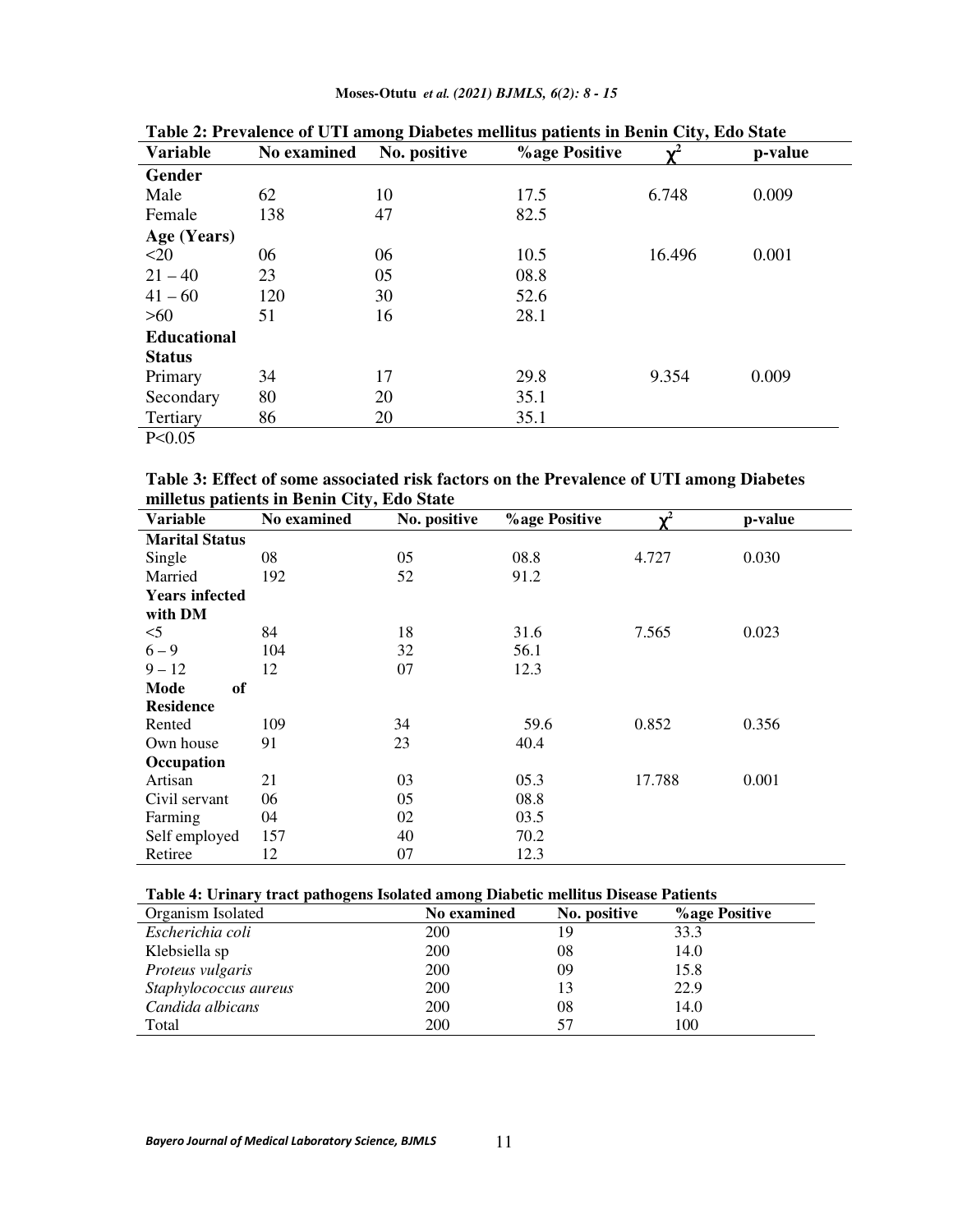| $\ldots$<br>Organism Isolated | In-patient $(\% )$ | Out-Patient $(\% )$ |
|-------------------------------|--------------------|---------------------|
| Escherichia coli              | 04(28.6)           | 15(34.9)            |
| Klebsiella sp                 | 02(14.3)           | 6(14.0)             |
| Proteus vulgaris              | 02(14.3)           | 7(16.3)             |
| Staphylococcus aureus         | 04(28.6)           | 9(20.9)             |
| Candida albicans              | 02(14.3)           | 6(14.0)             |
| Total                         | 14 (100)           | 43 (100)            |

*Prevalence and Antimicrobial Susceptibility*  **Table 5: Distribution of Bacterial Species in relation to in-patient and out-patient Diabetes milletus patients in Benin City, Edo State** 

**Table 6: Antimicrobial Sensitivity Pattern of Gram Negative and Gram Positive Organisms Isolated from DM Patient** 

| Antibiotics              |                                           |                       |                             |               |               |               |               |               |               |
|--------------------------|-------------------------------------------|-----------------------|-----------------------------|---------------|---------------|---------------|---------------|---------------|---------------|
| Group<br>of Bacteria     | Isolates                                  | <b>Isolates</b><br>No | CAZ                         | <b>CRO</b>    | <b>LVX</b>    | <b>OFX</b>    | AUG           | AML           | NA.           |
| Gram<br><b>Negatives</b> | E. coli                                   | 19                    | $S-12(S)$<br>$R-7(R)$       | 9(S)<br>10(R) | 8(S)<br>11(R) | 7(S)<br>12(R) | 8(S)<br>11(R) | 7(S)<br>12(R) | 6(S)<br>13(R) |
|                          | Klebsiella spp                            | 8                     | $S-2(S)$<br>$R-6(R)$        | 1(S)<br>7(R)  | 1(S)<br>7(R)  | 1(S)<br>7(R)  | 0(S)<br>8(R)  | 0(S)<br>8(R)  | 1(S)<br>7(R)  |
|                          | Proteus vulgaris                          | -9                    | $S-9(S)$<br>$R-0(R)$        | 9(S)<br>0(R)  | 1(S)<br>8(R)  | 0(S)<br>9(R)  | 1/(S)<br>8(R) | 9(S)<br>0(R)  | 0(S)<br>9(R)  |
| Gram<br>Positive         | Staphylococcus<br>aureus                  | 13                    | $S-13(S)$<br>$R-0(R)$       | 13(S)<br>0(R) | 13(S)<br>0(R) | 13(S)<br>0(R) | 3(S)<br>10(R) | 0(S)<br>13(R) | -<br>-        |
| KFV.                     | $\mathbf{Conmitiva}$<br>$\mathbf{p}$<br>c | <b>Desistant</b>      | $\bigcap$ $\Gamma$ $\Gamma$ | Oflovecine    |               | A HG          | Augmentine    |               | $C\Lambda Z$  |

**KEY:** S - Sensitive, R - Resistant, OFX - Ofloxacine, AUG - Augmentine,CAZ-Ceftazidime AML – Amoxicillin, CRO – Cefuroxime, NA - Nalidixic Acid, LVX - Levofloxacine

#### **DISCUSSION**

*Bayero Journal of Medical Laboratory Science, BJMLS*  This study recorded a prevalence of 28.5% urinary tract infection among diabetic mellitus patients. This result is similar to a study by Foxman (2002) who observed 26% of UTI among DM patients in Washington and commonly reported prevalence of UTI that ranged from 8% - 26% in diabetic patients (Sherwin and Jastreboff, 2012; Bartoli and Ettare, 2014). UTI prevalence in females was 34.1% when compared with their male counterparts (16.1%). Our result agrees with previous studies that recorded UTI is significantly higher in female DM patients (47.9%, 88.5%, 7.2%) than male DM patients (34.1%, 11.5%, 4.7%) (Janifer *et al.,* 2009; Saleem, and Daniel, 2011; Ruhembe *et al.*, 2014). Age group 41- 60years recorded the highest percentage prevalence (52.6%), followed by age group  $>60$  years (28.1%), then age group  $<$ 20 years (10.5%) with age group 21-40 years

recording the least prevalence (8.8%).This result is similar to that obtained from the study where UTI was higher in age group 41-50 years (28.6%) with age group 51- 60years recording 17.2% (Ruhembe *et al.*, 2014) and an American study performed on a health service data base with more than 70,000 patients that reveals UTI increases with age among DM patients (Liu *et al.,* 2009). In our study, urinary tract infection was higher in those with secondary and Tertiary education (35.1% respectively) while those having primary education had the least prevalence (29.8%). This is contrary to the result obtained in another study where those in tertiary education had the highest prevalence (69.4%) followed by those with primary education recording 31.7% while secondary education recorded the least prevalence (21.7%) (Ruhembe *et al*., 2014).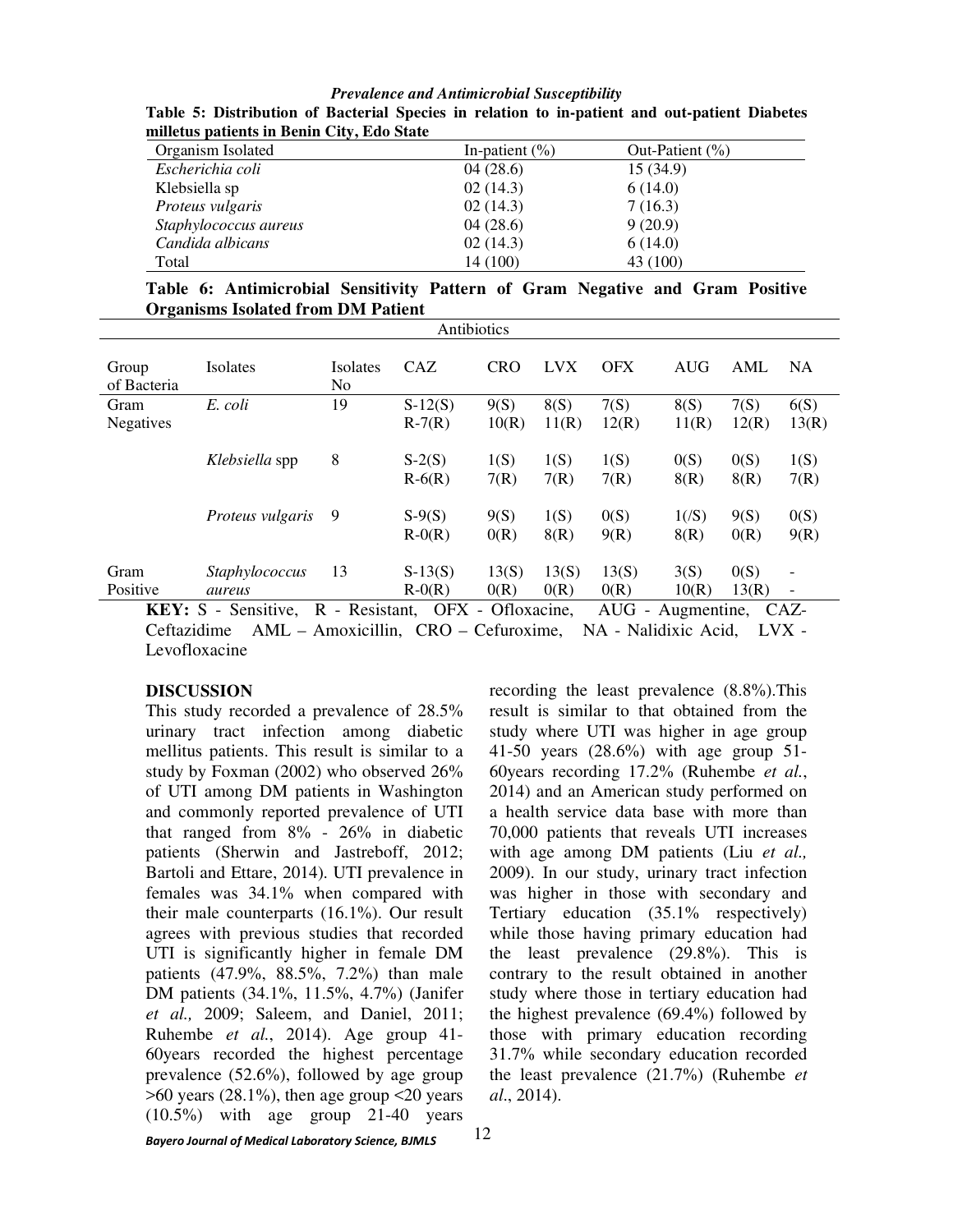DM patients infected with DM between 6- 9years had higher prevalence (56.1%) followed by  $\leq$  5 years DM patients (31.6%) with 9-12years DM patients recording the least prevalence (12.3%). Our result agrees with the fact that in diabetic patients, specific risk factors for UTI are usually the duration of diabetes and the presence of long term complications (Geerlings *et al.,* 2002)**.**  Married participants recorded higher prevalence (91.2%) than their single counterparts (8.8%).Our study revealed that UTI prevalence among participants dwelling in rented apartments was higher (59.6%) than those residing in their own houses (40.4%). Self employed DM patients showed a higher prevalence of 70.2% followed by Retiree 12.3%, while those involved in Farming had the least prevalence (3.5%). Marriage, Mode of residence and occupation are known risk factors for the acquisition of UTI among diabetic mellitus patients (Geerlings *et al.*, 2002).

*E.coli* (33.3%) and *Staphylococcus. aureus*  (22.9%) were the most predominant bacteria isolated from DM patients. This is in agreement with other studies elsewhere in Africa where *E. coli* and *Staphylococcus aureus* are the commonly isolated bacteria with a prevalence of 40-46% for *E. coli* and 15%-31.4% for *Staphylococcus aureus* **(**Geerlings *et al.*, 2002; Geerlings*,* 2008; Odoki *et al*., 2019). This study also recorded the presence of other Enterobacteriaceae such as *Proteus vulgaris* (15.8%) and Klebsiella spp (14.0%). Other studies recorded 14.3% *Klebsiella pneumoniae* and 20% Proteus spp (Goswami *et al.,* 2001; Geerlings*,* 2008). Out-patients in our study recorded higher prevalence of UTI (75.4%) than in-patients (24.4%). This is contrary to that obtained in another study where inpatients recorded higher prevalence of UTI (57.0%) among DM patients than outpatients (43.0%) (Odoki *et al.,* 2019). *Candida albicans* recorded 14.0% in our study. This is contrary to that obtained by Bamnote *et al.* (2018) that recorded 2.85% *Candida albicans* infection among DM patients in their study.

Cefuroxime and ceftazidime, a second and third generation cephalosporin had minimal inhibition against the Gram negative bacteria but had highest inhibition activity against the Gram positive bacteria isolated. The Gram negative bacteria isolated were not readily susceptible to the fluoroquinolones (ofloxacin and levofloxacin) but the Gram positive bacterium (*Staphylococcus aureus*) was susceptible to the fluoroquinolones. All the bacteria isolates obtained in this study were resistant to Augmentin and Amoxycillin. This is contrary to the result obtained by Bamnote *et al*. (2018) that observed Gram positive bacteria isolated showed significantly higher resistance rates to CIP, CTX, CAZ, GEN and NIT.

### **CONCLUSION**

UTI prevalence obtained was 28.5%. Educational status, marital status, number of years infected with DM and occupation significantly influenced the acquisition of UTI among DM patient. The Gram negative bacteria were less inhibited by the cephalosporins and fluoroquinolones. The Gram positive bacterium was susceptible to the cephalosporins and resistant to the fluoroquinolones.

### **Conflicts of Interest**

The authors declare that they have no conflicts of interest.

### **Authors Contributions**

Laboratory investigations and statistical analysis were performed by Emoregan Avwerosuoghene Sarah assisted by Mr Igunma Aimuanmwosa Andrew. Moses-Otutu Ifueko Mercy designed the study and drafted the manuscripts. All the authors have read and approved the manuscript.

### **Acknowledgements**

The authors will like to thank Mr Igunma Aimuanmwosa Andrew for his contributions in the laboratory and statistical analysis.

#### **Funding Statement**

This research was funded by the authors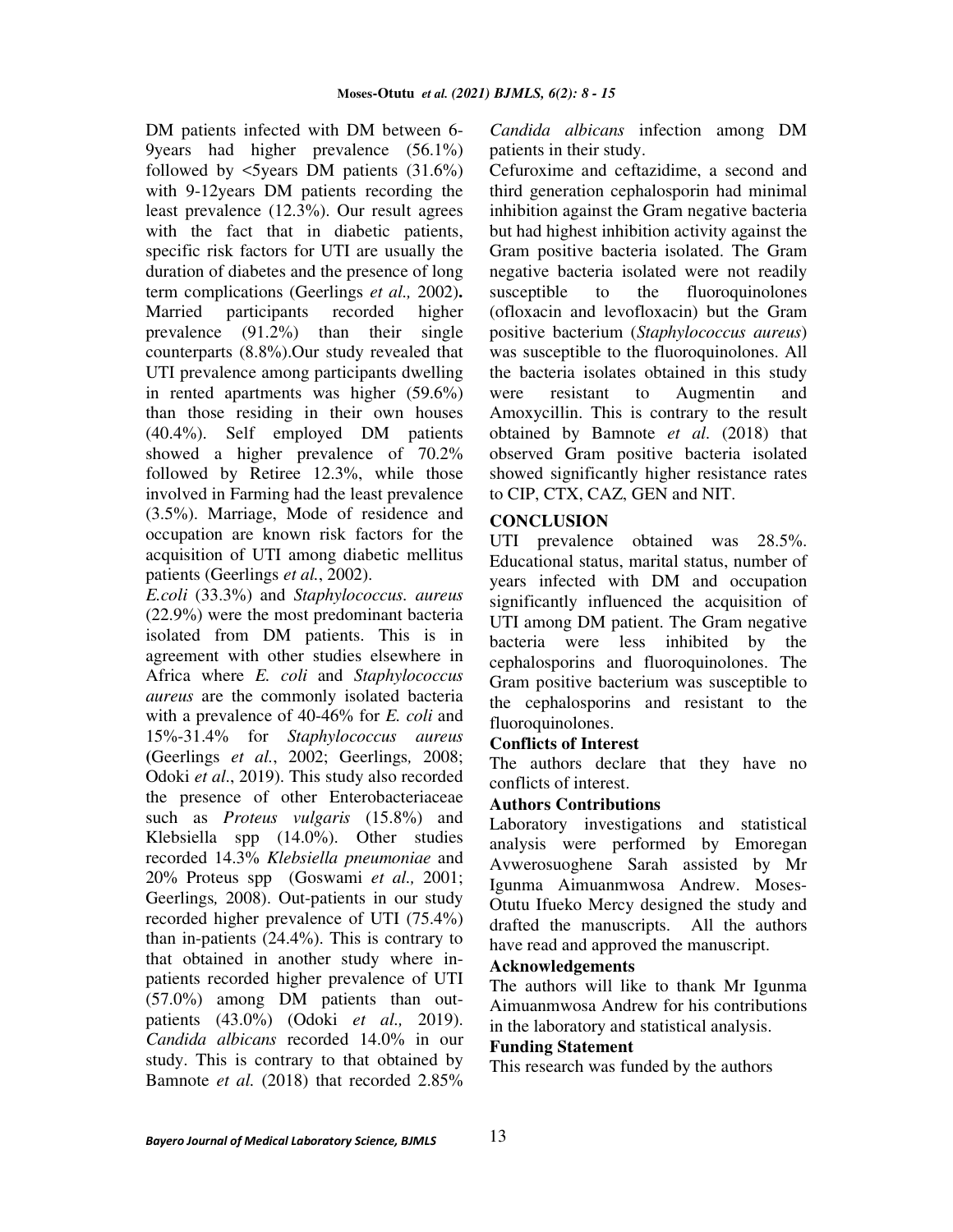#### **REFERENCES**

- American Diabetes Association. Position statement. Standards of medical care in diabetes (2012). *Diabetes Care* 35: 11-63.
- Bamnote, P. T., Ovhal, R. S., Kulkarni, D. M. and More, S. K. (2018). Prevalence of Urinary Tract Infections and its antibiogram in diabetic and non-diabetic patients attending tertiary care hospital in Maharashtra. IP International Journal of Medical Microbiology and Tropical Diseases 4(2): 76-79.
- Bartoli, L. and Ettare, F. (2014). Fibrinogen plasma levels as markers for thrombin activation in diabetes. *Diabetes,* 3: 808 – 812.
- Bonadio, M., Costarelli, S., Morelli, G. and Tartaglia, T. (2006). The influence of diabetes mellitus on the spectrum of uropathogens and the antimicrobial resistance in elderly adult patients with urinary tract infection. *BMC Infectious Diseases* 6: 54-55
- Cheesbrough, M. (2006). Blood Collection. *District Laboratory Practice in*  Tropical Countries; Part 2. 2<sup>nd</sup> ed. Cambridge University Press New York. Pp. 434-436
- Chin-Hong, P. V. (2006). Infections in patients with diabetes mellitus: Importance of early recognition, treatment and prevention. *Advanced Studies in Medicine* 6: 71-81.
- De Lastours, V. and Foxman, B. (2014). "Urinary tract infection in diabetes: epidemiologic considerations," *Current Infectious Disease Report* 16(1): 389-390.
- Foxman, B. (2002). Epidermiology of urinary Tract Infections: Incidence, Morbidity and Economic Costs. *American Journal of Medicine* 113(1): 5-13
- Geerlings, S.E. (2008). Urinary tract infections in patients with diabetes mellitus: epidemiology, pathogenesis and treatment. *International Journal*

*of Antimicrobial Agents.* 31(1): 54 – 57.

- Geerlings, S.E., Meiland, R., van Lith, E.C., Brouwer, E.C., Gaastra, W. and Hoepelman, A.I. (2002). Adherence of type 1-fimbriated *Escherichia coli* to uroepithelial cells: more in diabetic women than in control subjects. *Diabetes Care.* 25(8): 1405  $-1409.$
- Goswami, R., Bal, C. S., Tejaswi, S., Punjabi, G. V., Kapil, A. Kochupillai, N. (2001). Prevalence of urinary tract infection and renal scars in patients with diabetes mellitus. *Diabetes Research and Clinical Practice* 53: 181-186.
- Janifer, J., Geethalakshmi, S., Satyavani, K. and Viswanathan, V. (2009). Prevalence of lower urinary tract infection in South Indian Type 2 diabetic subjects. *Indian Journal of Nephrology* 19(3): 107-111
- Johnson, K. M., Ptaszynska, A., Schmitz, B., Sugg, J., Parikh, S. J. and List, J. F. (2013)."Urinary tract infections in patients with diabetes treated with dapagliflozin, *Journal of Diabetes and its Compli cations* 27(5): 473– 478
- Liu, F., Chen, G., Huo, Wenqian, Wang, Chongjian., Liu, Suyang., Li, Na., Mao, Shuyan., Hou, Yitan, Lu, Yuanan and Xiang, H. (2009). Associations between long-term exposure to ambient air pollution a d risk of type 2 diabetes mellitus: A systematic review and meta-analysis *Environmental Pollution* 252: 1235- 1245
- Mnif. M. F., Kamoun, M., Kacem, F. H., Bouaziz, Z., Charfi, N., Mnif, F., Naceur., B. B., Rekik, N. and Abid, M. (2013). Complicated Urinary Tract Infections associated with diabetes mellitus: Pathogenesis, diagnosis and management *Indian Journal of Endocrinology and Metabolism* 17(3): 442-445